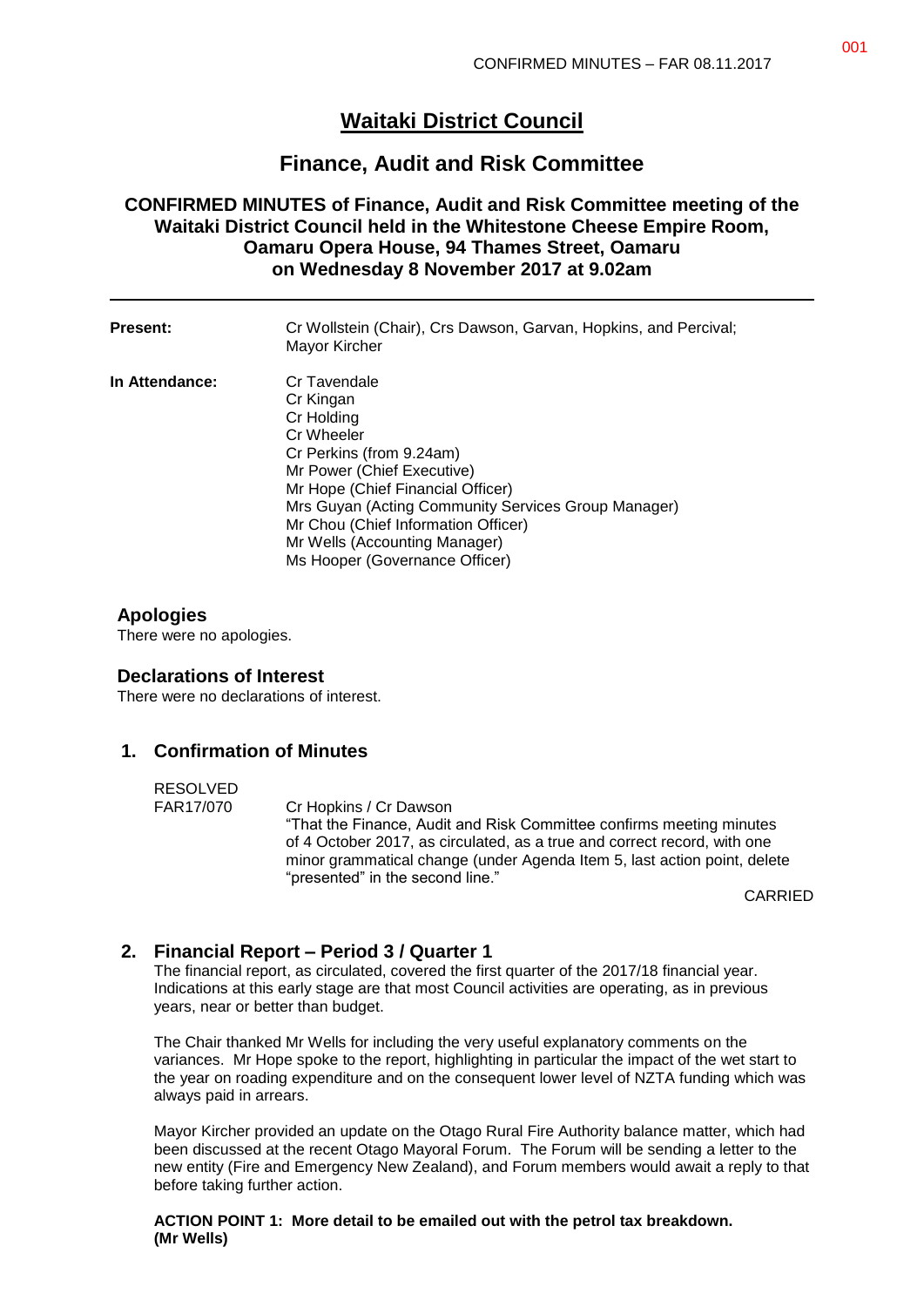**ACTION POINT 2: Cr Hopkins requested reports on the deterioration in the Kurow and Waihemo water rates accounts. It was AGREED that this information should come back through the Assets Committee, and be referred to the LTP process. (Mr Hope / Mr Jorgensen / Mr Roesler)**

RESOLVED FAR17/071 Cr Hopkins / Cr Dawson "That the Finance, Audit and Risk Committee receives the information."

CARRIED

#### **3. Second Quarter 2017-18 Treasury Strategy**

A cover report, as circulated, discussed Council's proposed Treasury Strategy for the second quarter of the 2017-18 financial year.

Mr Hope noted that this was the standard strategy, which would likely change slightly to reflect the drawdown on cash reserves over the next few months. There was brief discussion about the need to consider other options for some of the investments if there would be less spare cash to invest. Mr Hope noted that the Finance, Audit and Risk Committee had committed to looking into other options in future.

RESOLVED

FAR17/072 Cr Hopkins / Cr Garvan

"That the Finance, Audit and Risk Committee recommends: That Council:

- 1. Adopts the proposed Treasury Strategy for the second quarter of the 2017-18 financial year, by:
	- continuing the use of term deposit facilities for terms between 7 days and 12 months, and
	- continuing to make minimal use of the call account,

but always dependent on consideration of short-term operational cash requirements and on achieving target interest rates.

CARRIED

## **4. Corporate Group Activity Report to 31 October 2017**

The memorandum, as circulated, provided an update to the Finance, Audit and Risk Committee on various finance, information management and business development-related matters occurring subsequent to the writing of a similar report to the 4 October 2017 Committee meeting.

RESOLVED FAR17/073 Cr Dawson / Cr Garvan "That the Finance, Audit and Risk Committee receives the information."

CARRIED

The Chair advised his intention to move the meeting into public excluded. There were no media or members of the public in the meeting.

| RESOLVED  |                                                                                                     |
|-----------|-----------------------------------------------------------------------------------------------------|
| FAR17/074 | Cr Hopkins / Cr Percival                                                                            |
|           | "That the public be excluded from the following part of the proceedings of<br>this meeting, namely: |
|           | Confirmation of Public Excluded Meeting Minutes 16 August 2017                                      |
|           | .                                                                                                   |

• Accounts Payable Analysis

CARRIED

"The general subject of each matter to be considered while the public is excluded; the reasons for passing this resolution in relation to each matter, and the specific grounds under Section 48(1) of the Local Government Official Information and Meetings Act 1987 for the passing of this resolution are as follows: